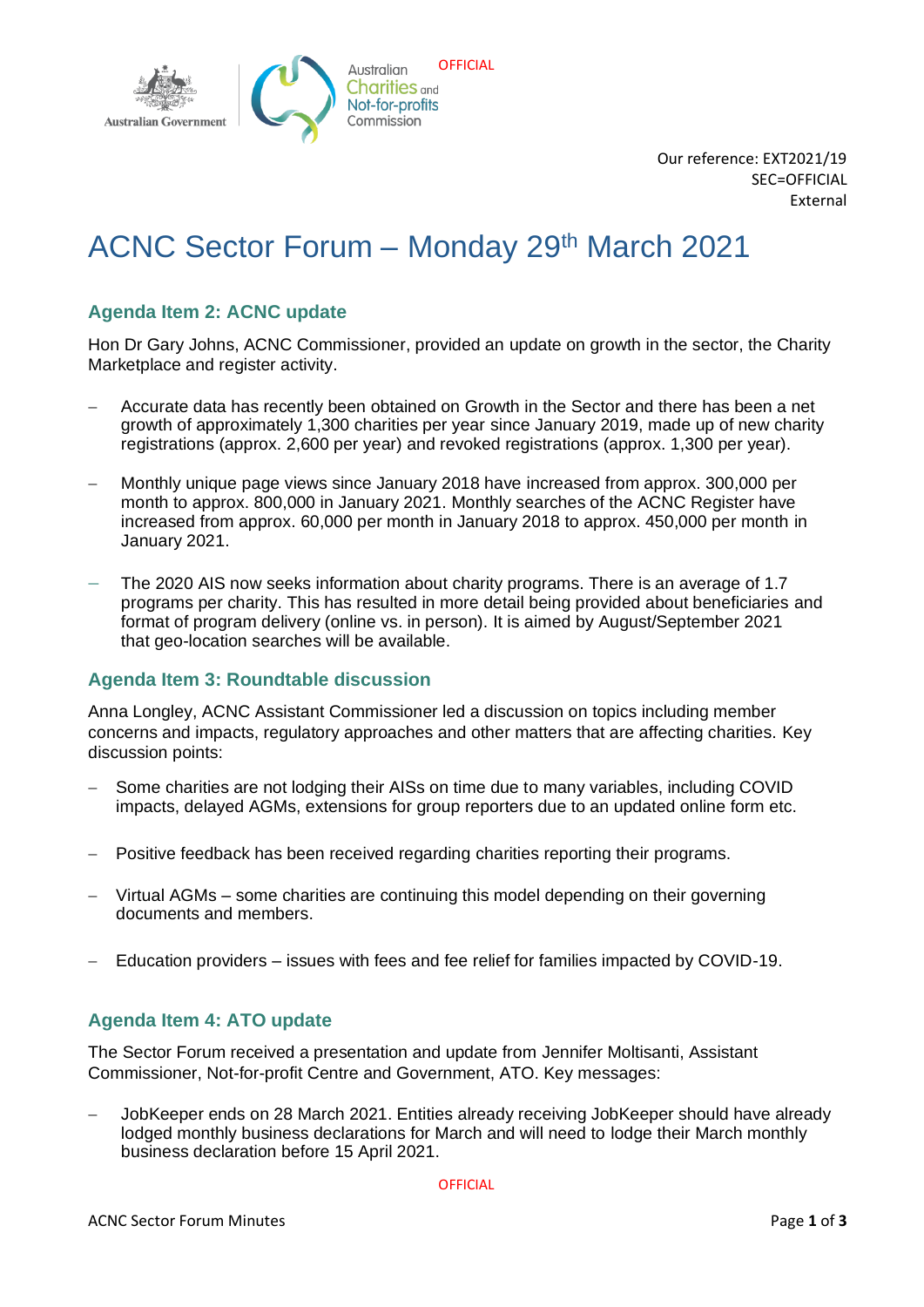- − In order to claim JobMaker Hiring Credit, entities need to register, nominate employees and then claim payments. All requirements need to be met. The other Economic Stimulus Measures do not relate to charities.
- The ATO, ACNC and Treasury have worked together to make the experience for DGRs to transition to the ACNC Register as seamless as possible. Following a public consultation process late last year, Treasury are currently drafting a legislative instrument on this to be released for public consultation.
- − Community sheds could apply to be DGR endorsed (if eligibility requirements are met) from 1 October 2020. The ATO has received approx. 120 applications, with just over half being endorsed.
- The Refund of franking credits projects has three parts: push pilot process, streamlining existing processes and payments of refunds. On average the ATO receives around 5,000 claims per year from charities.
- The Online Services for Business will replace the existing Business Portal from mid-2021 and more information will be distributed over the next few months.

#### **Agenda Item 5: Modernising Business Registers and Director Identification Numbers**

The Adviser Forum received a presentation from Tammy Gardener and Ashley Lock, ATO, on Director Identification Numbers. Key messages:

- The Modernising Business Registers (MBR) program aims to enable a whole-of-government business register platform that is reliable, accessible and secure. The Director ID (a unique 15 digit number given to an existing or intending director who has verified their identity with the register) is a key component within the MBR program and will cater for approx. 2.7 million company directors. It applies to corporate bodies registered under the Corporations and CATSI Acts and ensures fictitious directors are removed from the register, data integrity is improved, and regulators are assisted in addressing illegal phoenix activity. myGov ID will be used to authenticate identity (for digital applications).
- − Work is currently being done to understand key messages to provide to industries, members/advisors and on how aliases/other names known by will be addressed.
- A soft launch, to encourage directors to apply for a Director ID, will be tested in the next few months (via a digital channel).
- The compliance approach will focus on building awareness and fostering willing compliance.

#### **Agenda Item 6: Review of the ACNC Registration Form**

Raj Aiyappan, ACNC Manager, provided an introduction on the review of the ACNC Registration Form.

- A number of updates have occurred within the ACNC registration form over the years, including the incorporation of legislative changes. Most recently, the External Conduct Standards and Community Sheds DGR endorsement have been included and functionality issues have been addressed.
- The ANAO Audit resulted in a recommendation that the registration form seeks appropriate information on which to assess compliance on the legislative requirements and the 2018